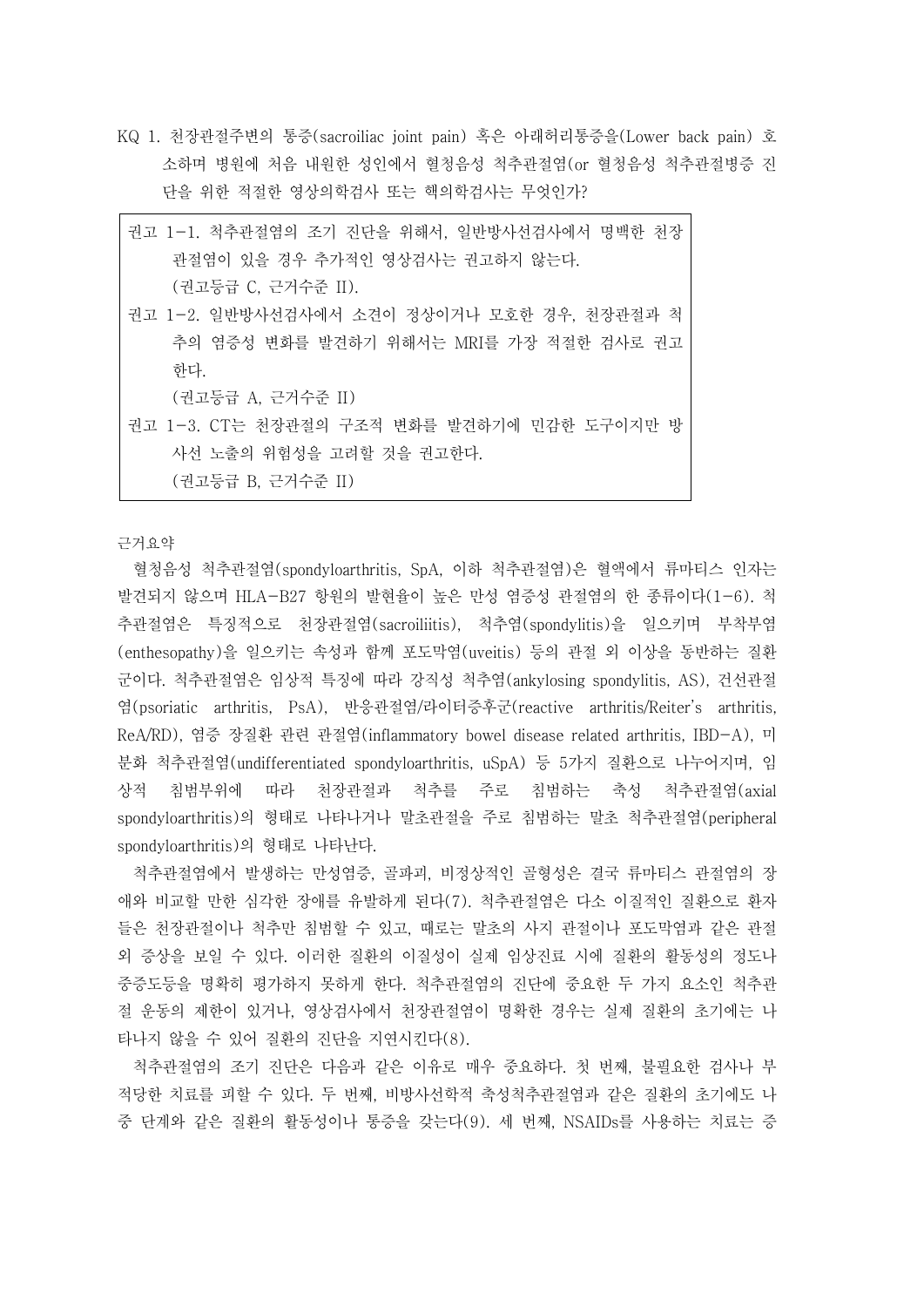상이 있는 환자에서는 진단이 되면 바로 시작해야 하고, 계속 복용을 유지해야 한다. 결국, 조기 진단이 조기 치료를 촉진시킨다(10). 마지막으로 네 번째, 기존의 치료에 반응하지 않는 환자들 은 TNF blockers에 반응을 잘하며(11-13), 아마도 질환의 초기에 사용하면 더 좋을 것이다  $(14,15)$ .

방사선학적 천장관절염은 처음 증상이 발생하고 수년이 지난 후에야 정상적으로 발견이 가능 하여, modified New York criteria를 적용하여 진단하는 경우 지연이 발생할 수 있다(16). 이러 한 기준의 경우, 방사선학적 천장관절염을 진단하려면 양측에 등급 2가 있거나 편측에 등급 3이 상이 필수이다(17). 최근 몇 년 동안 MRI를 사용하여 급성기의 천장관절염과 척추염을 발견하 려는 연구가 많았는데(18), 이것은 비방사선학적 척추관절염의 단계에서 염증이 지속되면 방사 선학적 척추관절염으로 진행하기 때문이다(16,19). CT 검사는 천장관절의 구조적 변화를 평가 하는 가장 특이도가 높은 검사로 고려된다(20,21). 기존의 일반방사선검사와 비교하여 CT 검사 는 천장관절의 경계면을 따라 발생하는 구조적 변화를 관찰하는 것이 정확하여, 강직성 척추염 환자에서 높은 등급의 천장관절염을 발견하는 데 유용하다(22). 하지만 MR과 달리 CT는 방사 선 피폭의 문제가 발생하고, 활동성 염증을 평가하지 못한다는 단점이 있다(23).

권고 고려사항

1. 이득과 위해

천장관절주변의 통증(sacroiliac joint pain) 혹은 아래허리통증을(Lower back pain) 호소하는 젊은 성인에서 일차적인 검사는 일반방사선검사이지만, 일반방사선검사의 경우는 골미란이나 골경화의 소견이 뚜렷할 때까지는 발견이 어렵고, 판독자에 따라 판독결과가 상이할 수 있다.<br>CT는 국내의 대부분의 병원이 보유하고 있어 검사는 쉬우나 방사선 피폭의 위험을 감수해야 하며, 일반방사선검사에 비해서는 덜하지만 판독자에 따라 상이한 결과를 보여주고, 비방사선학 적 축성척추관절염의 진단은 어려운 점이 있어 이를 고려해야 한다. MRI는 CT에 비해서 쉽게 이용하기 어렵고 고가인 단점이 있으나, 방사선 피폭이 없고, 골미란이나 골경화 소견과 같은 척추관절염의 구조적 변화가 오기 전에 천장관절의 연골하 골수부종, 골염, 부착부염, 관절낭염 과 같은 급성 활동성 염증병변을 특징적으로 보여주기 때문에 조기 진단을 위해 먼저 고려한 다.

2. 국내 수용성과 적용성(Acceptability and Applicability)

진료지침의 국내 수용성과 적용성은 평가결과 큰 무리가 없는 것으로 판단되었다. 수용성과 적용성 평가표는 부록에 제시되었다.

3. 검사별 방사선량

일반방사선검사 < MRI 0 골반 CT AAAA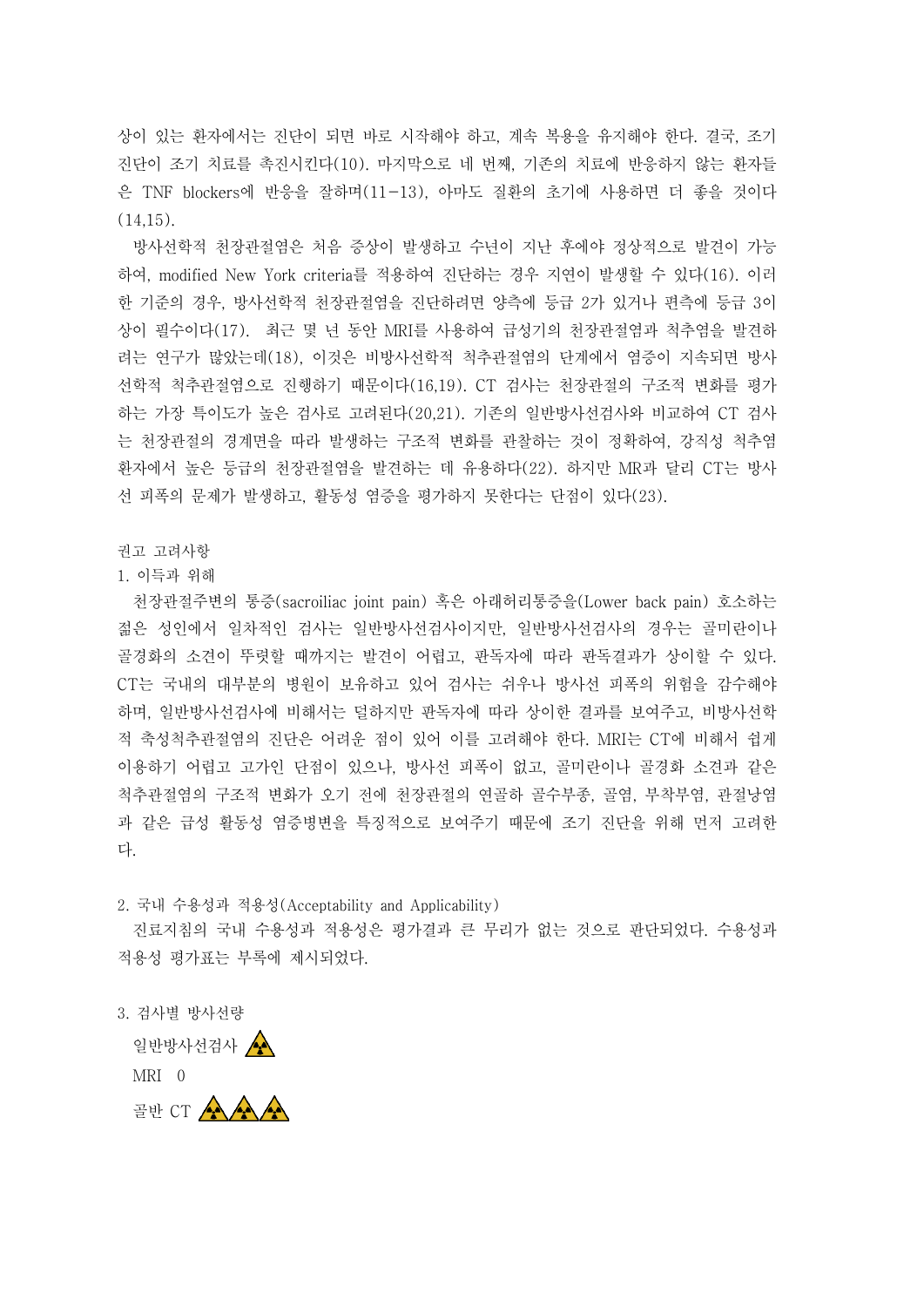참고문헌

- 1. Van der Linden S, Valkenburg HA, Cats A. Evaluation of diagnostic criteria for ankylosing spondy litis: a proposal for modification of the New York criteria. Arthritis Rheum 1984;27:361-8.
- 2. Dougados M, vander Linden S, Juhlin R, Huitfeldt B, Amor B, Calin A, et al. The European Spon dyloarthritis Study Group preliminary criteria for the classification of spondyloarthritis. Arthritis Rheum 1991;34:1218-27.
- 3. Resnick D, Kransdorf MJ. Bone and Joint Imaging, 3rd ed. Elsevier Saunders, 2005: 267-315.
- 4. Yochum TR, Rowe LJ. Essentials of skeletal radiology, 2nd ed. Williams and Wilkins, 1996:877- 910.
- 5. Braun J, Bollow M, Sieper J. Radiologic diagnosis and pathology of the spondyloarthropathies. Rh eum Dis Clin North Am 1998;24:697-735.
- 6. Jacobson JA, Girish G, Jiang Y, Resnick D. Radiographic evaluation of arthritis: inflammatory cond itions. Radiology 2008;248:378-89.
- 7. Zink A, Braun J, Listing J, Wollenhaupt J. Disability and handicap in rheumatoid arthritis and ank ylosing spondylitis—results from the German rheumatological database. German Collaborative Arth ritis Centers. J Rheumatol 2000;27:613–22.
- 8. Sidiropoulos PI, Hatemi G, Song IH, et al. Evidence-based recommendations for the management of ankylosing spondylitis: systematic literature search of the 3E Initiative in Rheumatology invol ving a broad panel of experts and practising rheumatologists. Rheumatology 2008;47:355–361.
- 9. Rudwaleit M, Listing J, Maerker-Hermann E, Zeidler H, Braun J, Sieper J. The burden of diseas e in patients with ankylosing spondylitis and preradiographic axial spondyloarthritis is similar. Ar thritis and Rheumatism 2004;50:S211.
- 10. Dougados M, Dijkmans B, Khan M, Maksymowych W, van der Linden S, Brandt J. Conventional treatments for ankylosing spondylitis. Ann Rheum Dis. 2002;61(Suppl 3):iii40–50.
- 11. Braun J, Brandt J, Listing J, et al. Treatment of active ankylosing spondylitis with infliximab: a randomised controlled multicentre trial. Lancet 2002;359:1187–93.
- 12. van der Heijde D, Kivitz A, Schiff MH, et al. Efficacy and safety of adalimumab in patients wit h ankylosing spondylitis: Results of a multicenter, randomized, double-blind, placebo-controlled t rial. Arthritis Rheum 2006;54:2136–46.
- 13. Davis JC Jr, Van Der Heijde D, Braun J, et al. Recombinant human tumor necrosis factor recept or (etanercept) for treating ankylosing spondylitis: a randomized, controlled trial. Arthritis Rheu m 2003;48:3230–6.
- 14. Rudwaleit M, Listing J, Brandt J, Braun J, Sieper J. Prediction of a major clinical response (BA SDAI 50) to tumour necrosis factor alpha blockers in ankylosing spondylitis. Ann Rheum Dis 20 04;63:665–70.
- 15. Sieper J, Rudwaleit M. How early should ankylosing spondylitis be treated with tumour necrosis factor blockers? Ann Rheum Dis, 2005;64(Suppl 4), iv61–4.
- 16. Rudwaleit M, Khan MA, Sieper J. The challenge of diagnosis and classification in early ankylosi ng spondylitis: do we need new criteria? Arthritis Rheum 2005;52:1000–8.
- 17. van der Linden S, Valkenburg HA, Cats A. Evaluation of diagnostic criteria for ankylosing spond ylitis. A proposal for modification of the New York criteria. Arthritis Rheum 1984;27:361–8.
- 18. Braun J, Bollow M, Eggens U, Konig H, Distler A, Sieper J. Use of dynamic magnetic resonanc e imaging with fast imaging in the detection of early and advanced sacroiliitis in spondylarthropa thy patients. Arthritis Rheum1994;37:1039–45.
- 19. Oostveen J, Prevo R, den Boer J, van de Laar M. Early detection of sacroiliitis on magnetic res onance imaging and subsequent development of sacroiliitis on plain radiography. A prospective, lo ngitudinal study. J Rheumatol 1999;26:1953–8.
- 20. Carrera GF, Foley WD, Kozin F, Ryan L, Lawson TL. CT of sacroiliitis. AJR Am J Roentgenol